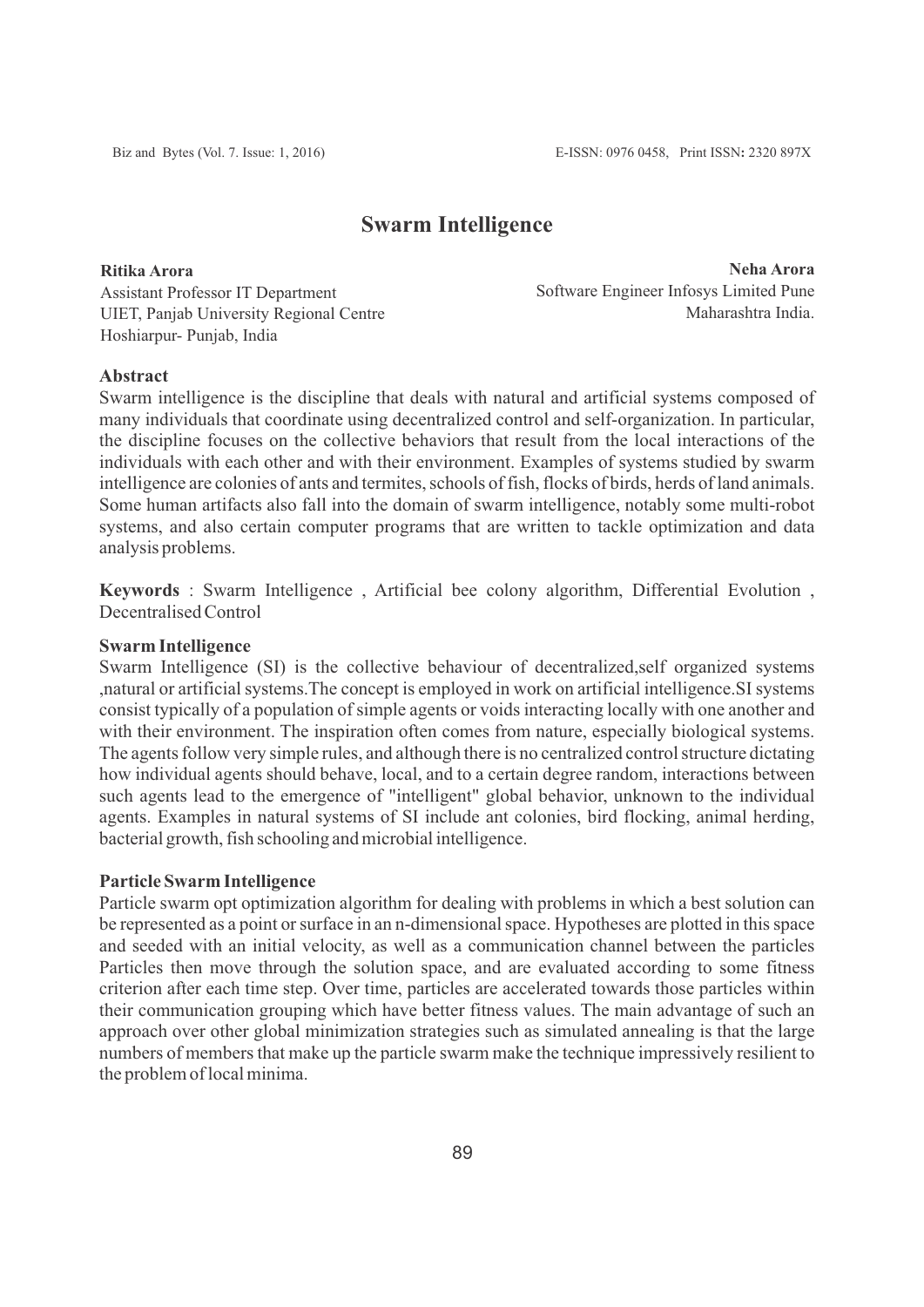#### **Ant colony optimization**

Ant colony optimization (ACO), introduced by Dorigo is a class of optimization algorithms modeled on the actions of an ant colony. ACO is a probabilistic technique useful in problems that deal with finding better paths through graphs. Artificial 'ants'—simulation agents—locate optimal solutions by moving through a parameter space representing all possible solutions. Natural ants lay down pheromones directing each other to resources while exploring their environment. The simulated 'ants' similarly record their positions and the quality of their solutions, so that in later simulation iterations more ants locate better solutions.

# **Artificial bee colony algorithm**

Artificial bee colony algorithm (ABC) is a meta-heuristic algorithm introduced by Karaboga in 2005,and simulates the foraging behaviour of honey bees. The ABC algorithm has three phases: employed bee, onlooker bee and scout bee. In the employed bee and the onlooker bee phases, bees exploit the sources by local searches in the neighbourhood of the solutions selected based on deterministic selection in the employed bee phase and the probabilistic selection in the onlooker bee phase. In the scout bee phase which is an analogy of abandoning exhausted food sources in the foraging process, solutions that are not beneficial anymore for search progress are abandoned, and new solutions are inserted instead of them to explore new regions in the search space. The algorithm has a well-balanced exploration and exploitation ability.

#### **Differential evolution**

Differential evolution is similar to genetic algorithm and pattern search. It uses multiagents or search vectors to carry out search. It has mutation and crossover, but do not have the global best solution in its search equations, in contrast with the particle swarm optimization.[1]

### **The bees algorithm**

The bees algorithm in its basic formulation was created by Pham and his co-workers in 2005, and further refined in the following years. Modeled on the foraging behaviour of honey bees, the algorithm combines global explorative search with local exploitative search. A small number of artificial bees (scouts) explores randomly the solution space (environment) for solutions of high fitness (highly profitable food sources), whilst the bulk of the population search (harvest) the neighbourhood of the fittest solutions looking for the fitness optimum. Adeterministic recruitment procedure which simulates the waggle dance of biological bees is used to communicate the scouts' findings to the foragers, and distribute the foragers depending on the fitness of the neighbourhoods selected for local search. Once the search in the neighbourhood of a solution stagnates, the local fitness optimum is considered to be found, and the site is abandoned. In summary, the Bees Algorithm searches concurrently the most promising regions of the solution space, whilst continuously sampling it in search of new favourable regions.

#### **Artificial immune systems**

Artificial immune systems (AIS) concerns the usage of abstract structure and function of the immune system to computational systems, and investigating the application of these systems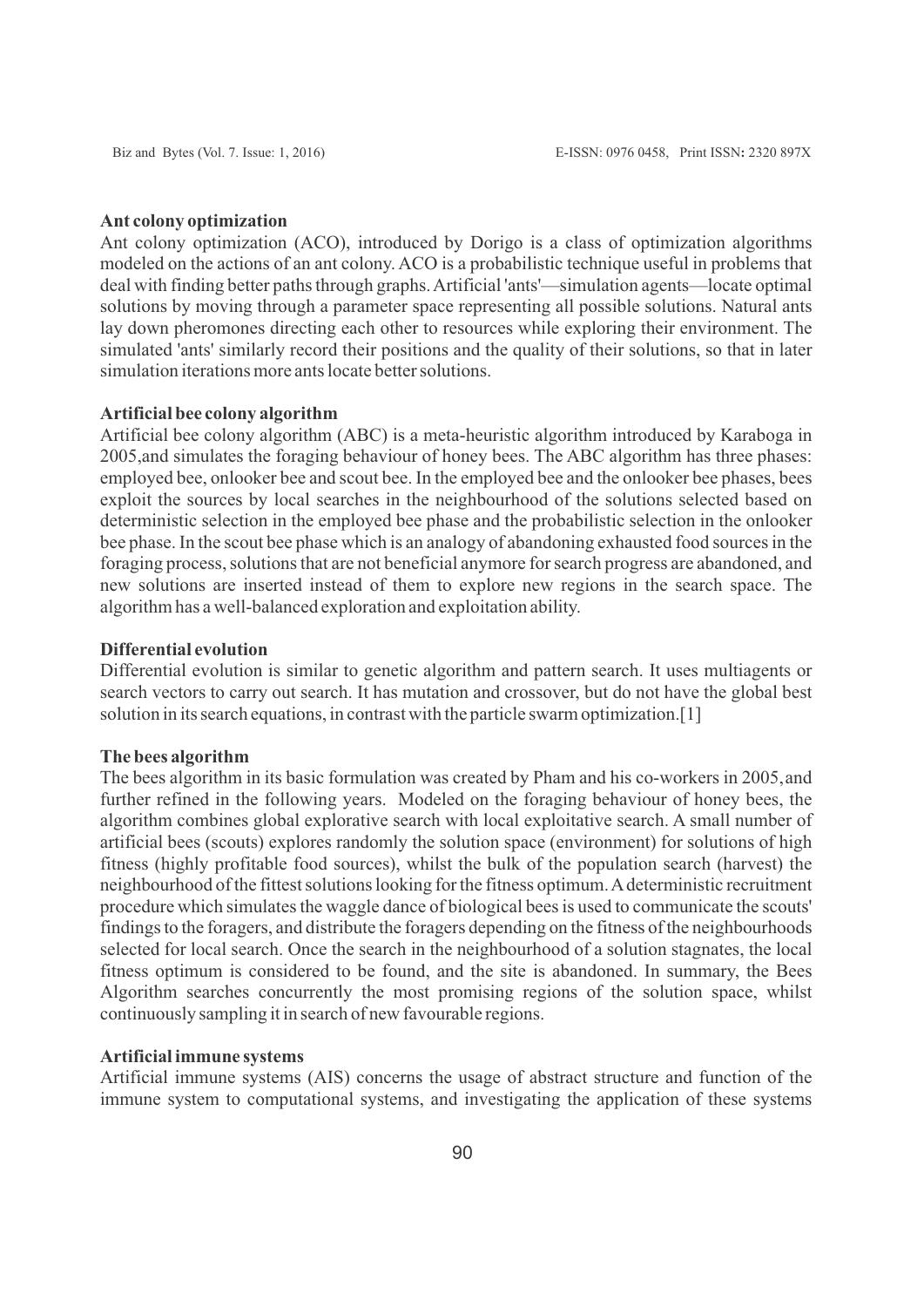towards solving computational problems from mathematics, engineering, and information technology. AIS are a sub-field of Biologically inspired computing, and natural computation, with interests in Machine Learning and belonging to the broader field of Artificial Intelligence.[2]

#### **Bat algorithm**

Bat algorithm (BA) is a swarm-intelligence-based algorithm, inspired by the echolocation behavior of microbats. BA automatically balances exploration (long-range jumps around the global search space to avoid getting stuck around one local maxima) with exploitation (searching in more detail around known good solutions to find local maxima) by controlling loudness and pulse emission rates of simulated bats in the multi-dimensional search space.

### **Glowworm swarm optimization**

Glowworm swarm optimization (GSO), introduced by Krishnanand and Ghose in 2005 for simultaneous computation of multiple optima of multimodal functions. The algorithm shares a few features with some better known algorithms, such as ant colony optimization and particle swarm optimization, but with several significant differences.[5] The agents in GSO are thought of as glowworms that carry a luminescence quantity called luciferin along with them. The glowworms encode the fitness of their current locations, evaluated using the objective function, into a luciferin value that they broadcast to their neighbors. The glowworm identifies its neighbors and computes its movements by exploiting an adaptive neighborhood, which is bounded above by its sensor range. Each glowworm selects, using a probabilistic mechanism, a neighbor that has a luciferin value higher than its own and moves toward it. These movements—based only on local information and selective neighbor interactions—enable the swarm of glowworms to partition into disjoint subgroups that converge on multiple optima of a given multimodal function.

### **Gravitational search algorithm**

Gravitational search algorithm (GSA) based on the law of gravity and the notion of mass interactions. The GSAalgorithm uses the theory of Newtonian physics and its searcher agents are the collection of masses. In GSA, there is an isolated system of masses. Using the gravitational force, every mass in the system force is therefore a way of transferring information between different masses.In GSA, agents are considered as objects and their performance is measured by their masses. All these objects attract each other by a gravity force, and this force causes a movement of all objects globally towards the objects with heavier masses. The heavy masses correspond to good solutions of the problem. The position of the agent corresponds to a solution of the problem, and its mass is determined using a fitness function. By lapse of time, masses are attracted by the heaviest mass, which would ideally present an optimum solution in the search space. The GSA could be considered as an isolated system of masses. It is like a small artificial world of masses obeying the Newtonian laws of gravitation and motion.

### **Self-propelled particles**

Self-propelled particles (SPP), also referred to as the boids model introduced in 1986 by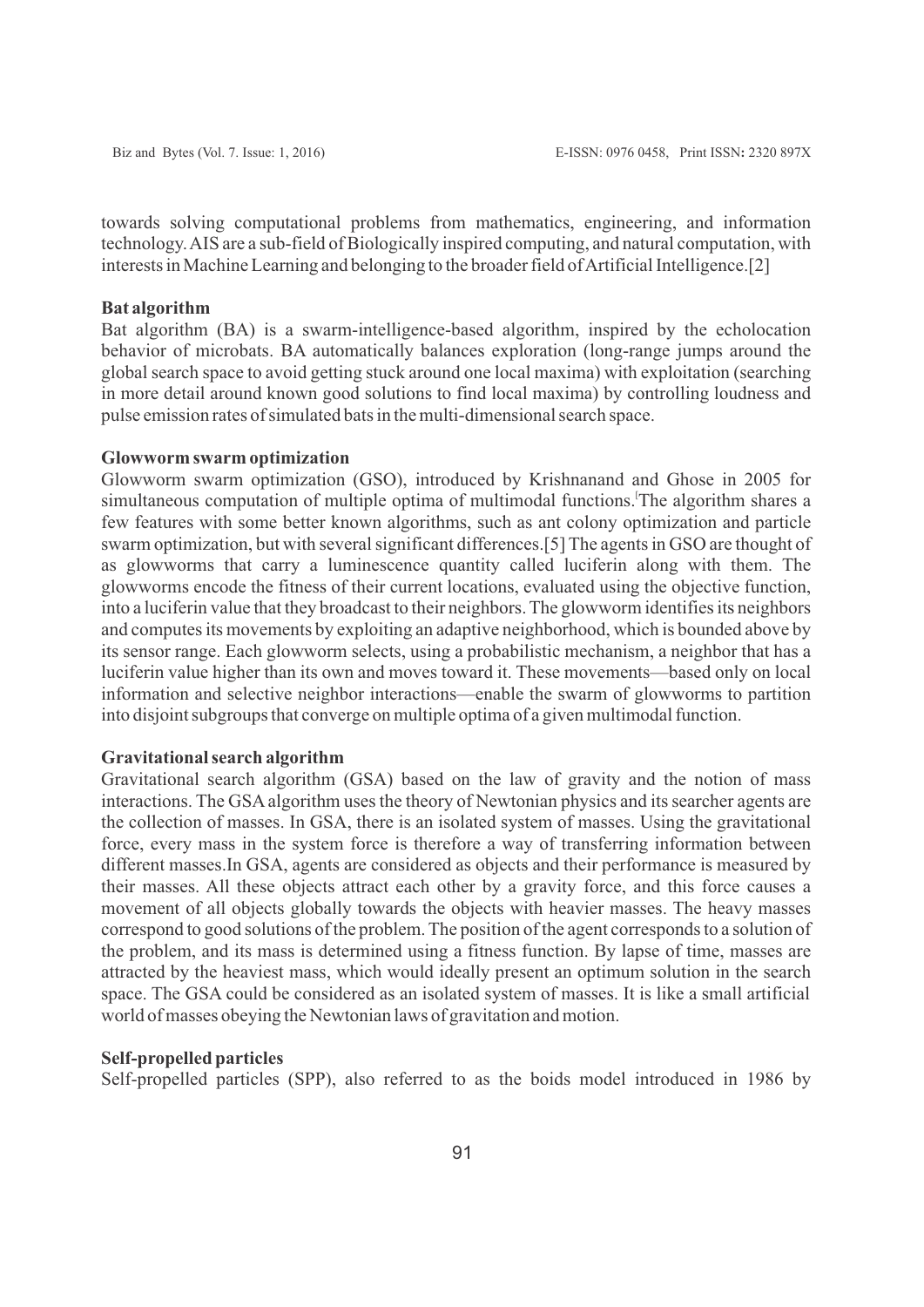Reynolds.A swarm is modeled in SPP by a collection of particles that move with a constant speed but respond to a random perturbation by adopting at each time increment the average direction of motion of the other particles in their local neighbourhood.SPP models predict that swarming animals share certain properties at the group level, regardless of the type of animals in the swarm. Swarming systems give rise to emergent behaviours which occur at many different scales, some of which are turning out to be both universal and robust. It has become a challenge in theoretical physics to find minimal statistical models that capture these behaviours.[3]

# **Stochastic diffusion search**

Stochastic diffusion search (SDS) is an agent-based probabilistic global search and optimization technique best suited to problems where the objective function can be decomposed into multiple independent partial-functions. Each agent maintains a hypothesis which is iteratively tested by evaluating a randomly selected partial objective function parameterized by the agent's current hypothesis. In the standard version of SDS such partial function evaluations are binary, resulting in each agent becoming active or inactive. Information on hypotheses is diffused across the population via inter-agent communication. Unlike the stigmergic communication used in ACO, in SDS agents communicate hypotheses via a one-to-one communication strategy analogous to the tandem running procedure observed in Leptothorax acervorum. A positive feedback mechanism ensures that, over time, a population of agents stabilise around the global-best solution. SDS is both an efficient and robust global search and optimisation algorithm, which has been extensively mathematically described.Recent work has involved merging the global search properties of SDS with other swarm intelligence algorithms.

### **Multi-swarm optimization**

Multi-swarm optimization is a variant of particle swarm optimization (PSO) based on the use of multiple sub-swarms instead of one (standard) swarm. The general approach in multi-swarm optimization is that each sub-swarm focuses on a specific region while a specific diversification method decides where and when to launch the sub-swarms. The multi-swarm framework is especially fitted for the optimization on multi-modal problems, where multiple (local) optima exist.[4]

# **Applications**

Swarm Intelligence-based techniques can be used in a number of applications. The U.S. military is investigating swarm techniques for controlling unmanned vehicles. The European Space Agency is thinking about an orbital swarm for self-assembly and interferometry. NASAis investigating the use of swarm technology for planetary mapping. A 1992 paper by M. Anthony Lewis and can see the situation of other masses. The gravitas George A. Bekey discusses the possibility of using swarm intelligence to control nanobots within the body for the purpose of killing cancer tumors.Swarm intelligence has also been applied for data mining.

# **Ant-based routing**

The use of Swarm Intelligence in telecommunication networks has also been researched, in the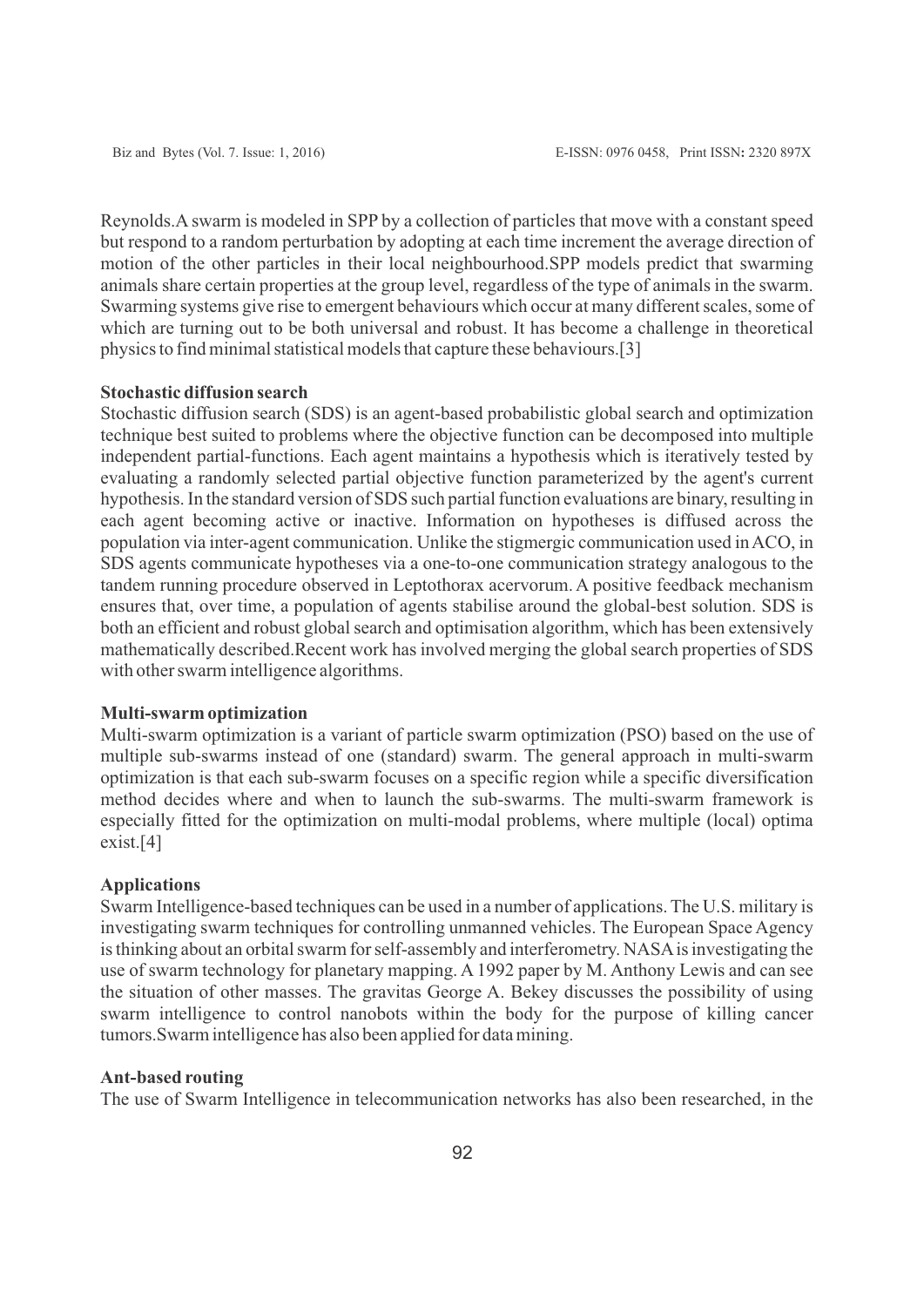form of ant-based routing. This was pioneered separately by Dorigo et al. and Hewlett Packard in the mid-1990s, with a number of variations since. Basically this uses a probabilistic routing table rewarding/reinforcing the route successfully traversed by each "ant" (a small control packet) which flood the network. Reinforcement of the route in the forwards, reverse direction and both simultaneously has been researched: backwards reinforcement requires a symmetric network and couples the two directions together; forwards reinforcement rewards a route before the outcome is known (but then you pay for the cinema before you know how good the film is). As the system behaves stochastically and is therefore lacking repeatability, there are large hurdles to commercial deployment. Mobile media and new technologies have the potential to change the threshold for collective action due to swarm intelligence (Rheingold: 2002, P175).

The location of transmission infrastructure for wireless communication networks is an important engineering problem involving competing objectives. Aminimal selection of locations (or sites) is required subject to providing adequate area coverage for users. A very different-ant inspired swarm intelligence algorithm, stochastic diffusion search(SDS), has been successfully used to provide a general model for this problem, related to circle packing and set covering. It has been shown that the SDS can be applied to identify suitable solutions even for large problem instances.

Airlines have also used ant-based routing in assigning aircraft arrivals to airport gates. At Southwest Airlines a software program uses swarm theory, or swarm intelligence—the idea that a colony of ants works better than one alone. Each pilot acts like an ant searching for the best airport gate. "The pilot learns from his experience what's the best for him, and it turns out that that's the best solution for the airline," Douglas A. Lawson explains. As a result, the "colony" of pilots always go to gates they can arrive at and depart from quickly. The program can even alert a pilot of plane back-ups before they happen. "We can anticipate that it's going to happen, so we'll have a gate available," Lawson says.

# **Crowd simulation**

Artists are using swarm technology as a means of creating complex interactive systems or simulating crowds.

Stanley and Stella in: Breaking the Ice was the first movie to make use of swarm technology for rendering, realistically depicting the movements of groups of fish and birds using the Boids system. Tim Burton's *Batman Returns* also made use of swarm technology for showing the movements of a group of bats. *The Lord of the Rings* film trilogy made use of similar technology, known as Massive, during battle scenes. Swarm technology is particularly attractive because it is cheap, robust, and simple.

Airlines have used swarm theory to simulate passengers boarding a plane. Southwest Airlines researcher Douglas A. Lawson used an ant-based computer simulation employing only six interaction rules to evaluate boarding times using various boarding methods.

#### **Human swarming**

Enabled by mediating software such as the UNU collective intelligence platform, networks of distributed users can be organized into "human swarms" (also referred to as "social swarms")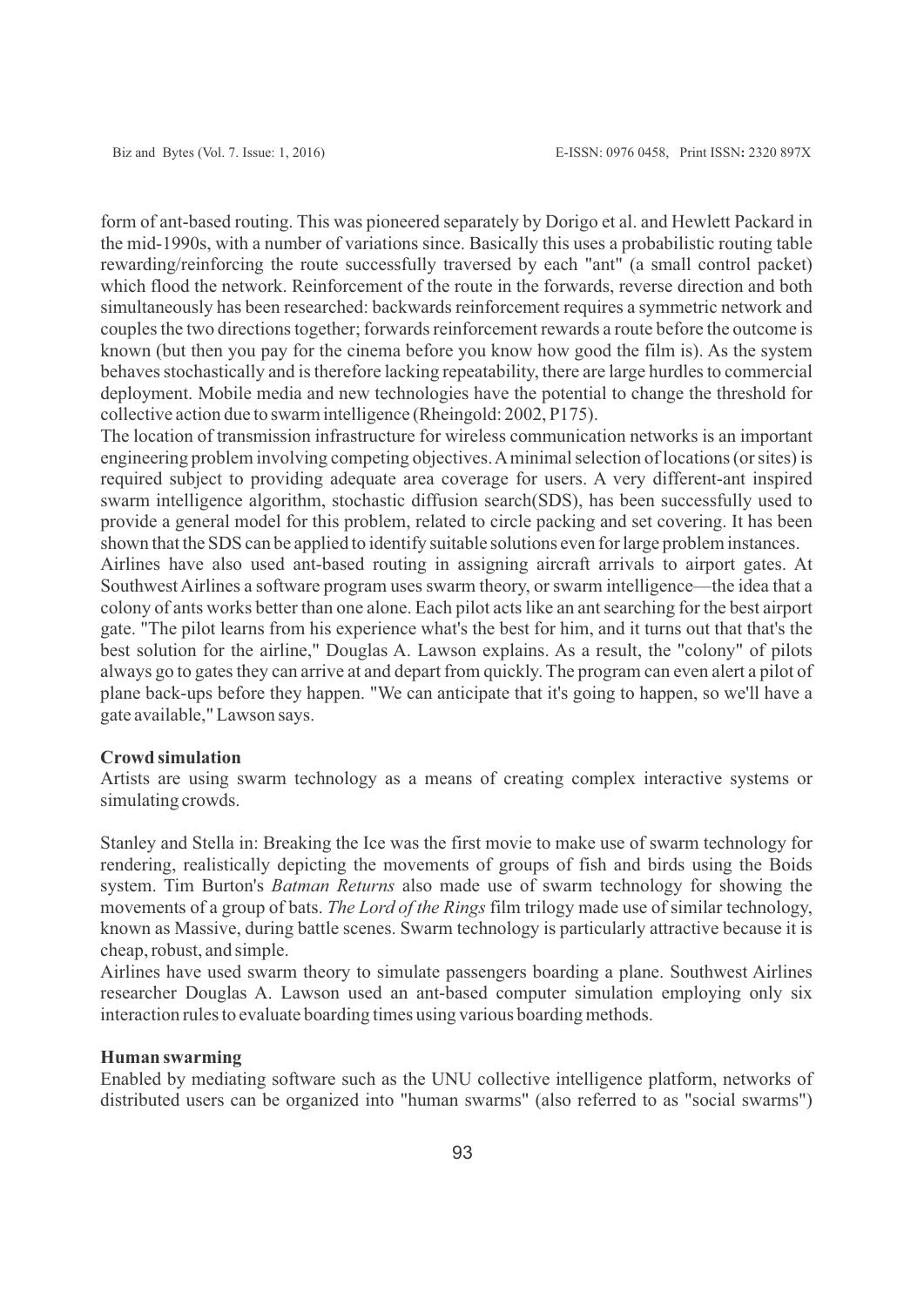through the implementation of real-time closed-loop control systems. As published by Rosenberg (2015), such real-time control systems enable groups of human participants to behave as a unified collective intelligence. When logged into the UNU platform, for example, groups of distributed users can collectively answer questions, generate ideas, and make predictions as a singular emergent entity. Early testing shows that human swarms can out-predict individuals across a variety of real-world projections.

# **Swarmic art**

In a series of works which have successfully used two swarm intelligence algorithms – one mimicking the behaviour of one species of ants (Leptothorax acervorum) foraging (stochastic diffusion search, SDS) and the other algorithm mimicking the behaviour of birds flocking (particle swarm optimization, PSO) – to describe a novel integration strategy exploiting the local search properties of the PSO with global SDS behaviour. The resulting hybrid algorithm is used to sketch novel drawings of an input image, exploiting an artistic tension between the local behaviour of the 'birds flocking' - as they seek to follow the input sketch - and the global behaviour of the "ants foraging" - as they seek to encourage the flock to explore novel regions of the canvas. The "creativity" of this hybrid swarm system has been analysed under the philosophical light of the "rhizome" in the context of Deleuze's "Orchid and Wasp" metaphor.[6]

In a more recent work of al-Rifaie et al., "Swarmic Sketches and Attention Mechanism", introduces a novel approach deploying the mechanism of 'attention' by adapting SDS to selectively attend to detailed areas of a digital canvas. Once the attention of the swarm is drawn to a certain line within the canvas, the capability of PSO is used to produce a 'swarmic sketch' of the attended line. The swarms move throughout the digital canvas in an attempt to satisfy their dynamic roles – attention to areas with more details – associated to them via their fitness function. Having associated the rendering process with the concepts of attention, the performance of the participating swarms creates a unique, non-identical sketch each time the 'artist' swarms embark on interpreting the input line drawings. In other works while PSO is responsible for the sketching process, SDS controls the attention of the swarm.[6]

In a similar work, "Swarmic Paintings and Colour Attention",non-photorealistic images are produced using SDS algorithm which, in the context of this work, is responsible for colour attention.

# **Conclusion**

In this paper, we concluded that the swarm robotics inspired from nature is a combination of swarm intelligence and robotics, which shows a great potential in several aspects. as a main part of this paper, the current research on the swarm robotic algorithms are presented in detail, including cooperative control mechanisms in swarm robotics for flocking, navigating and searching applications.

Besides the cooperative algorithms to provide control for the swarm, the manufacturing is a fundamental need for developing the swarm robotics systems. With the help of advance in Micro